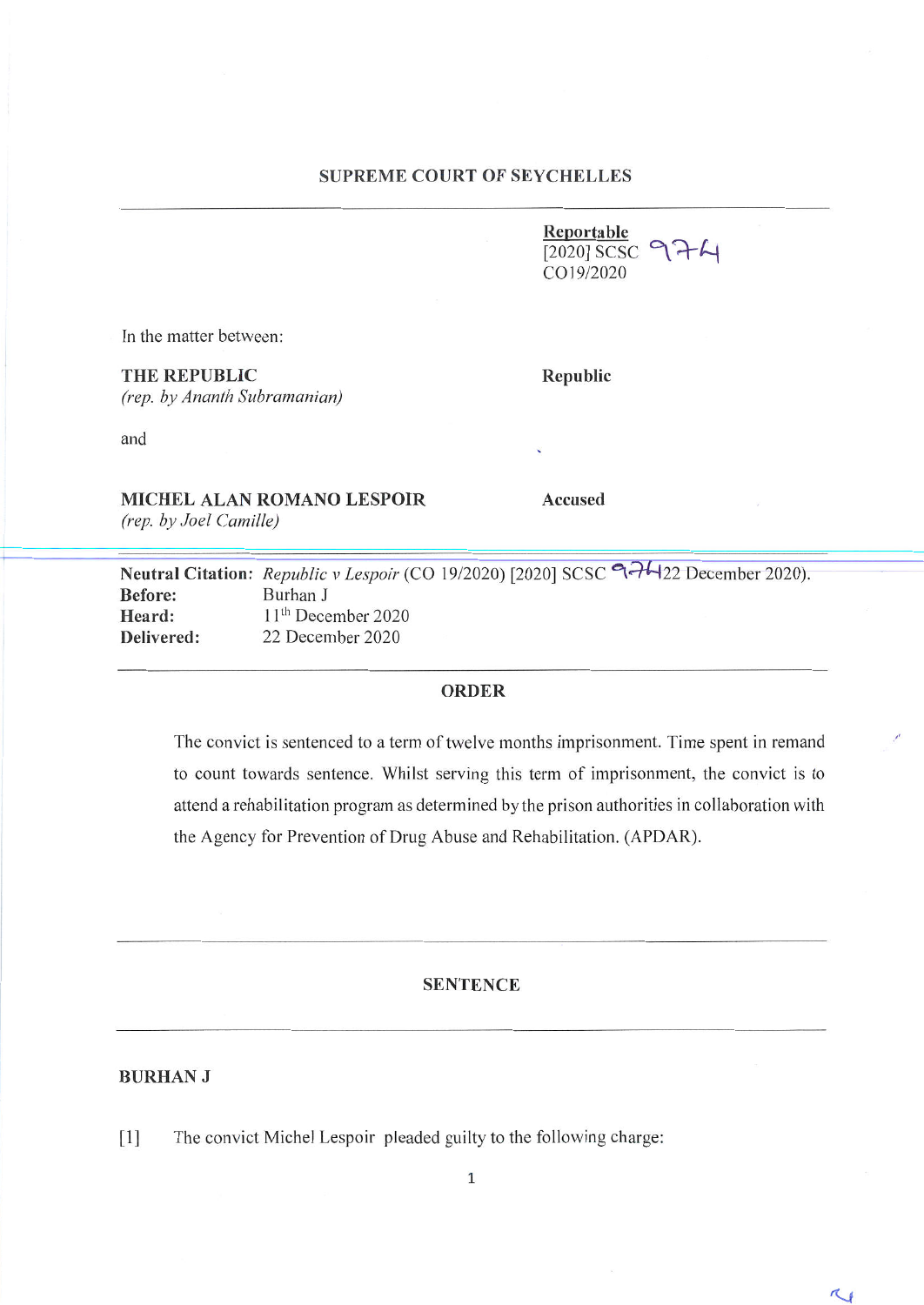# **Count2**

Possession of a controlled drug contrary to Section 8 of the Misuse of Drugs Act, 2016 and punishable under the Second Schedule of the said Act.

The controlled drug detected as borne out in the particulars of offence is 45.30 grams of Heroin having a purity content of 9.06 grams. The detection occurred on the 11 March 2020.

- had joined the School of Maritime Studies, where he followed a certificate course in fisheries technology. He has worked as a boat boy at Ephelia Resort, a porter with Air Seychelles and a meter reader at PUC on an unemployment relief scheme program. The convict however denies trafficking in controlled drug Heroin or that he is an addict to it but admits he is dependent on Cannabis and Hashish since the age of 16. Both the convict and his mother in their interviews with the probation moved court that a non- custodial sentence be imposed on the convict. The probation recommends a suspended sentence and fine on the convict. It would be pertinent at this stage to set out that for possession/trafficking of a quantity of controlled drug the recommended sentence is 2 to 5 years. [2] The convict pleaded guilty to the aforementioned charge. At the request of his learned Counsel Mr. Joel Camille a probation report was called. The facts set out in the probation report are that the convict is 26 years of age. After completing his primary education he
- [3] Learned Counsel Mr. Camille in mitigation submitted that the convict has saved the precious time of Court by pleading guilty at the outset of the case. Learned Counsel moved for a suspended sentence to be imposed on the convict as he has shown remorse and regret at the incident and as the quantity of controlled drug found was on the low side and as he is a first offender. He further submitted that under section 39 of the Misuse of Drugs Act (MODA) the court had a discretion not to consider imposing a term of imprisonment for offences of possession unless the court considers there is no reasonable alternative but to do so.